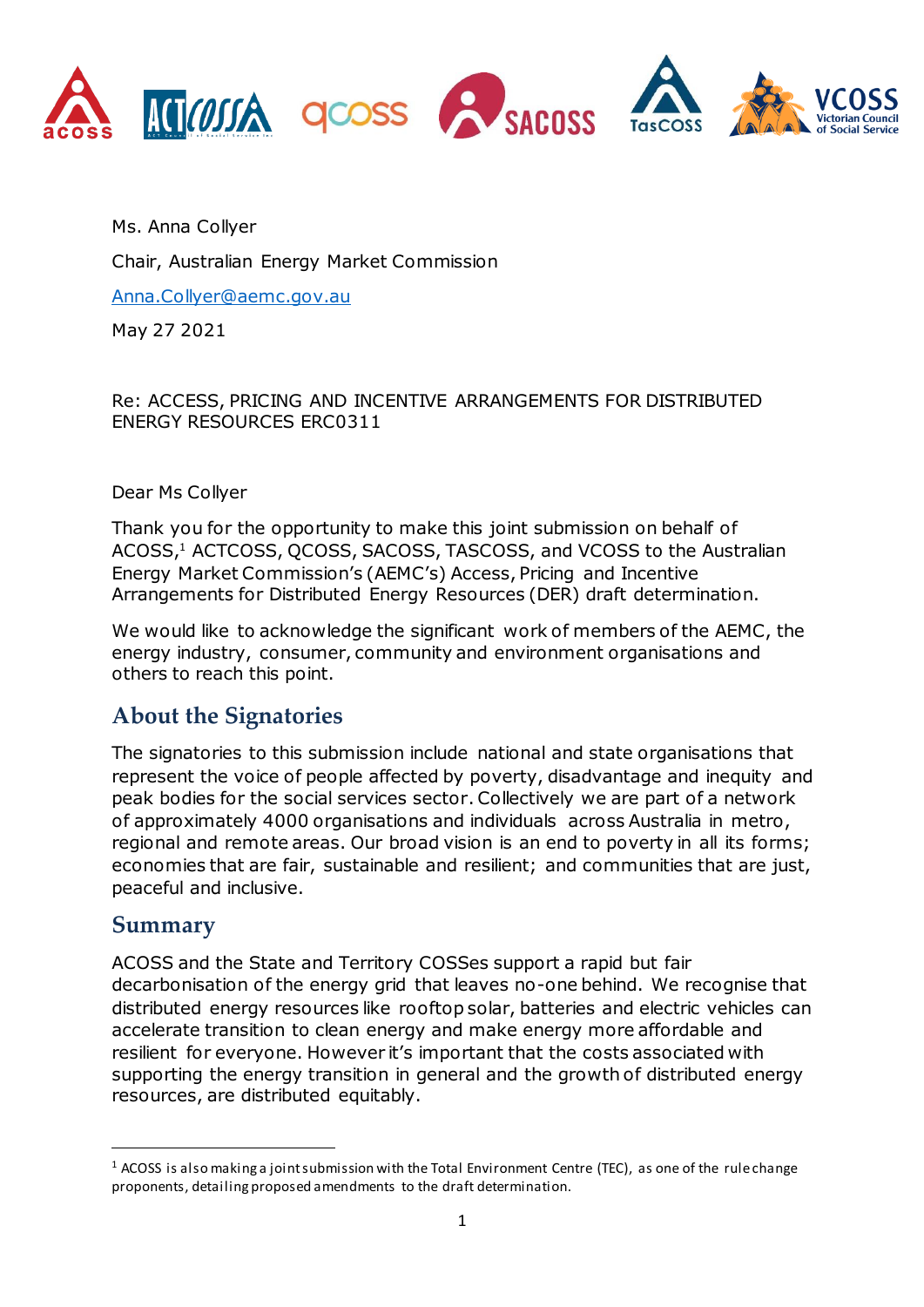Given the potential benefits of DER, we are concerned about the impact technical constraints<sup>2</sup> are having on the capacity of the electricity network to continue hosting a growing volume of energy exports. We are concerned that more and more solar owners will be export constrained and the decarbonisation of the electricity grid will be slowed as a result.

We therefore support the intent of the draft determination to require networks to improve the electricity grid to increase uptake of energy exports like solar.

In particular we support:

- formal recognition of export services in the regulatory framework;
- requirement for Networks to plan for and provide incentives to more efficiently invest in, operate and use export services; and
- introduction of a reliability standard for exports, where Networks will be required to guarantee a certain level of grid availability for exports, and would be penalised when the standard is not met

We also support the proposal to enable network operators to offer two-way pricing for export services. This would enable networks to recover costs of improving energy export hosting capacity by charging a small fee for energy exports under some circumstances. One aspect of this rule change would mean that households that benefit the most by being able to export more of their energy will contribute more to the costs of the upgrade and people who do not export energy (and benefit less) will pay less. It would also enable network operators to reward households for exporting when it benefits the network.

The net effect of these rule changes would be to support the continued growth of solar and distributed energy resources, by strengthening and improving the adaptability of the pricing, access and regulatory arrangements.

However, we do believe there is a need to provide greater certainty for households exporting energy, and would support more consumer protections being hardwired into the rules, alongside stronger consumer engagement guarantees.

# **Discussion**

 $\overline{a}$ 

### **Why it's important to distribute energy costs fairly**

We support the rapid decarbonisation of the energy system, underpinned by the principle that the transition must be just and fair. This principle means costs should be spread equitably within the community and should avoid disproportionate impacts on people experiencing financial and social disadvantage. These principles are for example supported by a [range of](https://hes32-ctp.trendmicro.com/wis/clicktime/v1/query?url=https%3a%2f%2fwww.australianclimateroundtable.org.au%2fwp%2dcontent%2fuploads%2f2020%2f11%2fClimate%5froundtable%5fjoint%5fprinciples%2dUpdated%5fNovember%5f2020.pdf&umid=8016dd4b-b8de-4fd9-8d57-0eafbfa741c3&auth=4a688c6487e8791b0383f588900c49d1372c4986-9ca0c8868e6fab29b5386b2cd3677a86797f8fb0)  [business, environment, union, investor, energy and social](https://hes32-ctp.trendmicro.com/wis/clicktime/v1/query?url=https%3a%2f%2fwww.australianclimateroundtable.org.au%2fwp%2dcontent%2fuploads%2f2020%2f11%2fClimate%5froundtable%5fjoint%5fprinciples%2dUpdated%5fNovember%5f2020.pdf&umid=8016dd4b-b8de-4fd9-8d57-0eafbfa741c3&auth=4a688c6487e8791b0383f588900c49d1372c4986-9ca0c8868e6fab29b5386b2cd3677a86797f8fb0) organisations.

Every household deserves affordable power. However, in Australia there are 3 million people living in poverty – including 750,000 children – the majority of

<sup>&</sup>lt;sup>2</sup> As households export more and more energy it is [adding to existing over-voltage issues](https://www.aer.gov.au/system/files/AER%20Assessing%20Distributed%20Energy%20Resources%20%28DER%29%20Integration%20Expenditure%20%20consultation%20paper%20-%2028%20November%202019.pdf), increasing voltage non-compliance issues, and causing [thermal overloading of substation transformers](https://www.energynetworks.com.au/news/energy-insider/solar-saturation-sooner-than-we-thought/).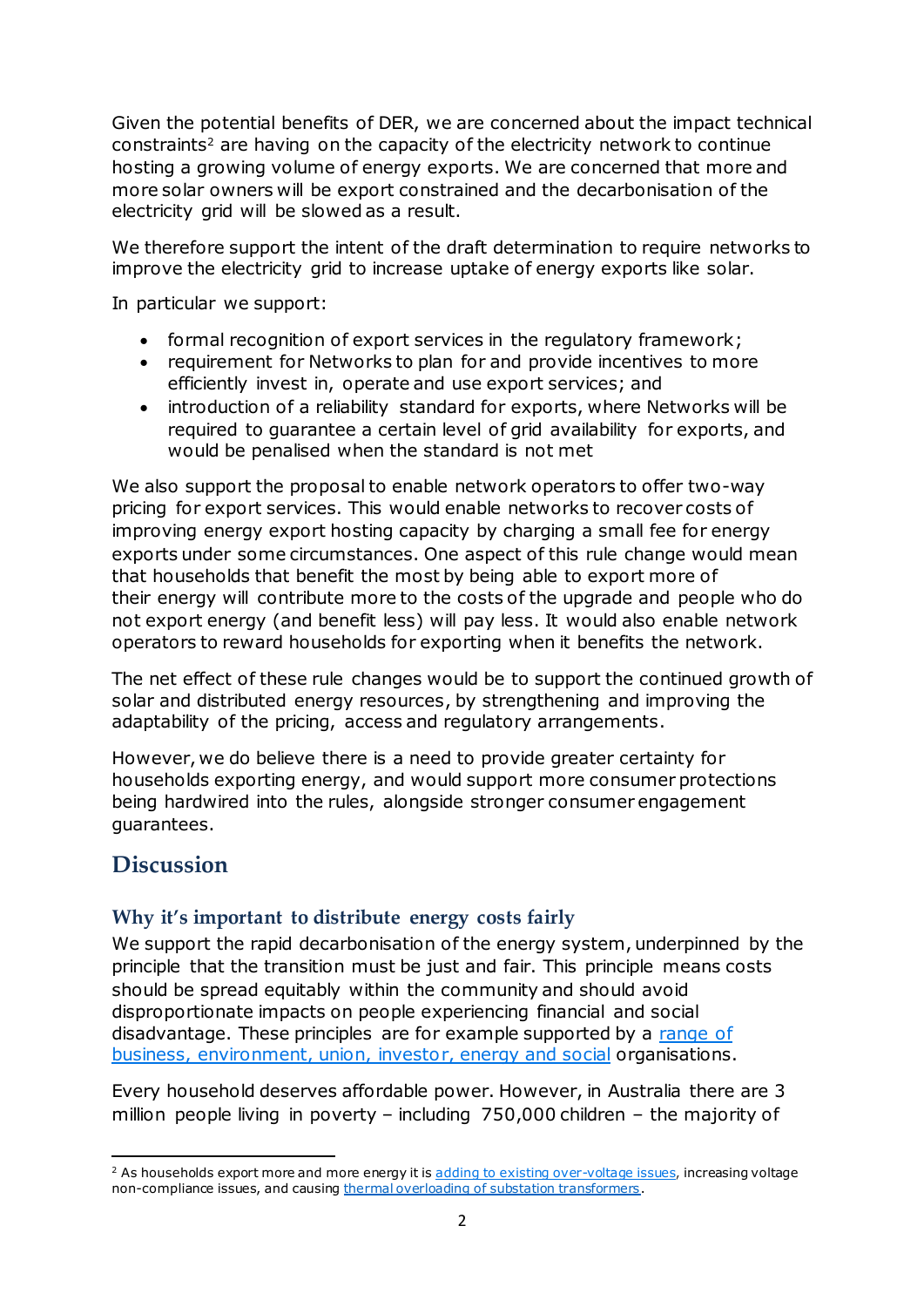whom don't own solar<sup>3</sup> and who spend disproportionality more of the income on power bills.<sup>4</sup> We are more likely to see single parents and their children, Aboriginal and Torres's Strait Islander people, people over 65 who rent, and people with a disability over represented in this group.

How costs are recovered through power bills matters.

Unfortunately more and more costs of the energy transition are being loaded on energy bills, which is resulting in people experiencing financial disadvantage paying disproportionately more of the costs of the transition.

For example, there is research that finds subsidy schemes for small-scale solar panels recovered through electricity bills, such as feed-in tariffs<sup>5</sup> and the Small Scale Renewable Energy Scheme (SRES)<sup>6</sup> which provide direct financial benefits to solar households, are inequitable and regressive.

Then there are network costs. Network costs make up two-fifths of the electricity bill (more in some network areas) and at present are recovered via consumption tariffs through a combination of fixed and usage charges.

Households able to substantially reduce their usage, like solar owners, contribute less to network costs, which leads to other households paying a greater share of all network costs (under non-cost reflective tariffs and network revenue caps).

People on low incomes either cannot afford or if they rent can't access measures like solar to reduce usage, other than depriving themselves of energy which often leads to significant health and wellbeing impacts.

While this rule change does not address the consumption charging issue, which more cost-reflective tariff reform could go part way to address, it demonstrates the impact of loading more network costs onto consumption charges.

Recovering the additional costs to improve energy export hosting capacity through consumption tariffs would mean non-solar households would be paying a greater share of the costs.

# **Benefits of solar to all households will not always outweigh costs of current**

### **blunt arrangements**

 $\overline{a}$ 

It has been argued that the wholesale market benefits of rooftop solar far outweigh DER enablement costs for non-solar consumers, and the cost of upgrading networks to accommodate DER are, and will likely remain, small relative to total expenditure.

<sup>&</sup>lt;sup>3</sup> Poverty is measured using income after housing costs, as those households with lower housing costs are able to afford a higher standard of living than those on the same income with higher housing cost. While there are an increasing number of people on lower incomes (does not include housing cost) who own rooftop solar, these are mainly aged pensioners who own their own home. If we look at wealth indicators, the ABS data shows that it is households with relatively [higher wealth](https://www.acoss.org.au/wp-content/uploads/2018/10/Energy-Stressed-in-Australia.pdf) who own rooftop solar (.e. people who have more assets like owning a home). People experiencing financial disadvantage – both low wealth and low income – are least likely to own solar.

<sup>&</sup>lt;sup>4</sup> ACOSS and BSL (2018) **Energy Stressed in Australia** 

<sup>&</sup>lt;sup>5</sup> Nelson, T., Simshauser, P. and Nelson, J. (2012) Queensland Solar Feed-in-Tariffs and the Merit order Effect: [Economic Benefit, or Regressive Taxation and Wealth Transfers?](https://www.sciencedirect.com/science/article/pii/S0313592612500305)

<sup>&</sup>lt;sup>6</sup> Best, R., Chareunsy, A. and Li, H. (2021[\) Equity and effectiveness of Australian small-scale solar schemes](https://researchers.mq.edu.au/en/publications/equity-and-effectiveness-of-australian-small-scale-solar-schemes)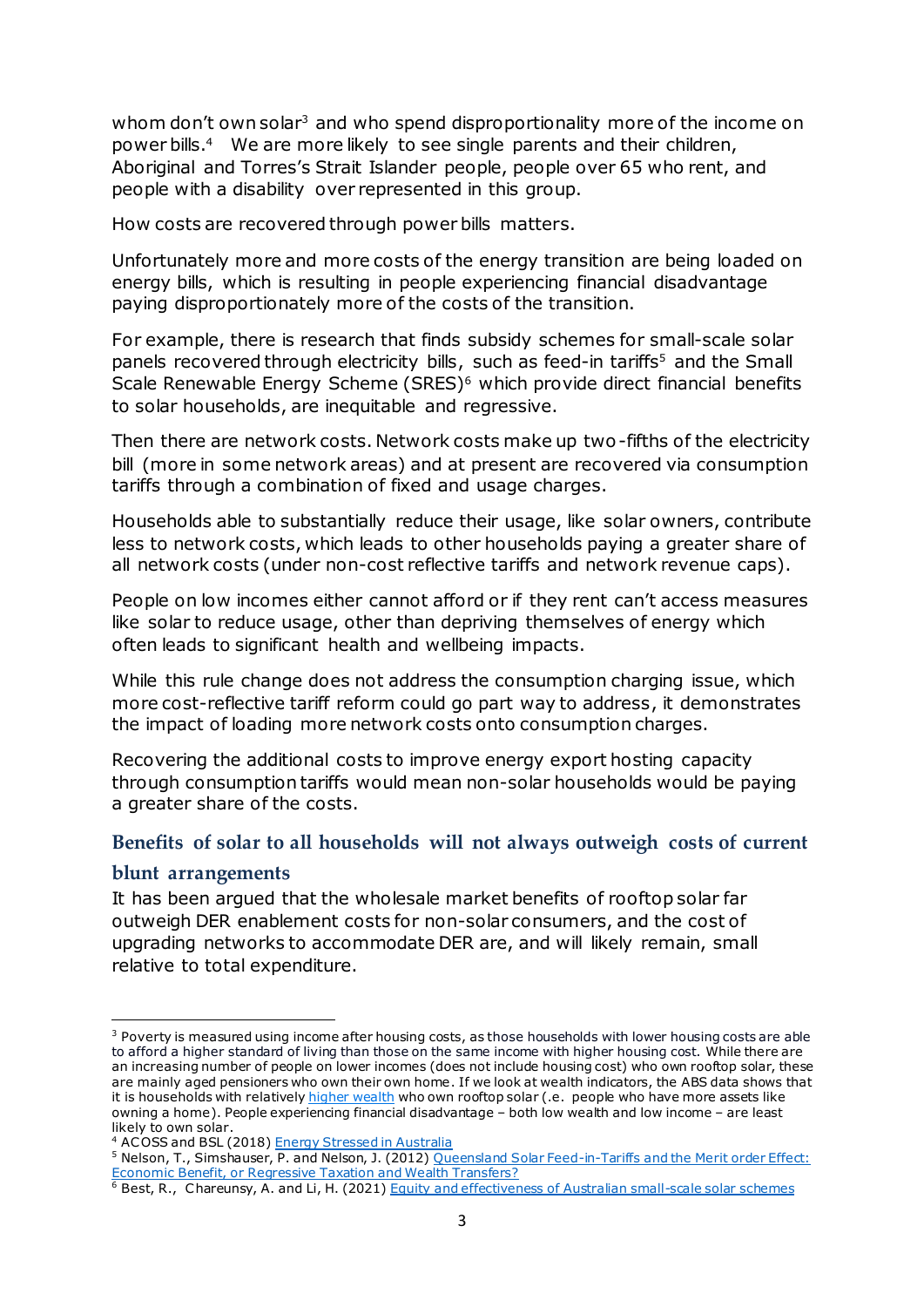However, the research<sup>7</sup> often cited when putting forward this argument looked at historical expenditure by network operators to increase hosting capacity. Networks have advised that this expenditure has historically been "minimal" as they have been able to utilise intrinsic hosting capacity and export restrictions. The research did not look at forward expenditure, which network operators are indicating will now require significantly more expenditure to increase export hosting capacity to cater for doubling or quadrupling of energy exports.<sup>8</sup>

The research also assumes that rooftop solar will continue to make a significant contribution in further reducing wholesale electricity prices. However, it is likely with more and more solar in the system there we will be diminishing gains from rooftop solars contribution to reducing wholesale prices.

The research also did not look at costs and benefits between consumers. While there may be some benefits for all in reduced wholesale prices and decarbonisation of the grid, those with rooftop solar benefit the most through additional direct financial gain (as well as their ongoing savings through selfconsumption and avoided contributions to network costs), and those experiencing financial disadvantage and reliant on retail energy are contributing disproportionately more.

### **Solar owners will maintain significant financial gain**

Solar owners [will not be forced](https://www.aemc.gov.au/sites/default/files/2021-03/ERC0311%20-%20draft%20-%20FAQs.pdf) to pay every time they export to the grid. The intention is to give solar owners more options as to how they manage solar exports. Solar owners could choose things like free exports up to a limit or paid premium services that guarantee export during busy times.

For those who opt to pay to export, the payment should be offset by retailer feed-in tariffs, which are currently between 5-17 cents per kilowatt hour depending on region and retailer.<sup>9</sup> In other words solar owners will still earn income from exporting (and save money through self-consumption). Some solar owners previously being constrained could earn more.

Networks will also be expected to reward consumers when their exported energy benefits the grid and other consumers.

The reforms will address the export limits being imposed on new solar owners who are losing income, and enable them to earn more income.

It will enable the millions of future solar owners to export, which will support rapid decarbonisation, and they will also have the opportunity to earn income.

 $\overline{a}$ 

<sup>&</sup>lt;sup>7</sup> Mountain, B., Percey, S. and Burns, K. (2020) Rooftop PV and electricity distributors: who wins and who [loses?](https://vuir.vu.edu.au/40487/#:~:text=Over%20the%208%20years%20to,from%20residential%20customers%20was%20fixed.)

<sup>8</sup> If additional expenditure turns out to be small then networks will have no reason to seek a service fee for energy exports.

<sup>9</sup> <https://www.canstarblue.com.au/solar-power/a-comparison-of-solar-feed-in-tariffs/> as of 31 March 2021.